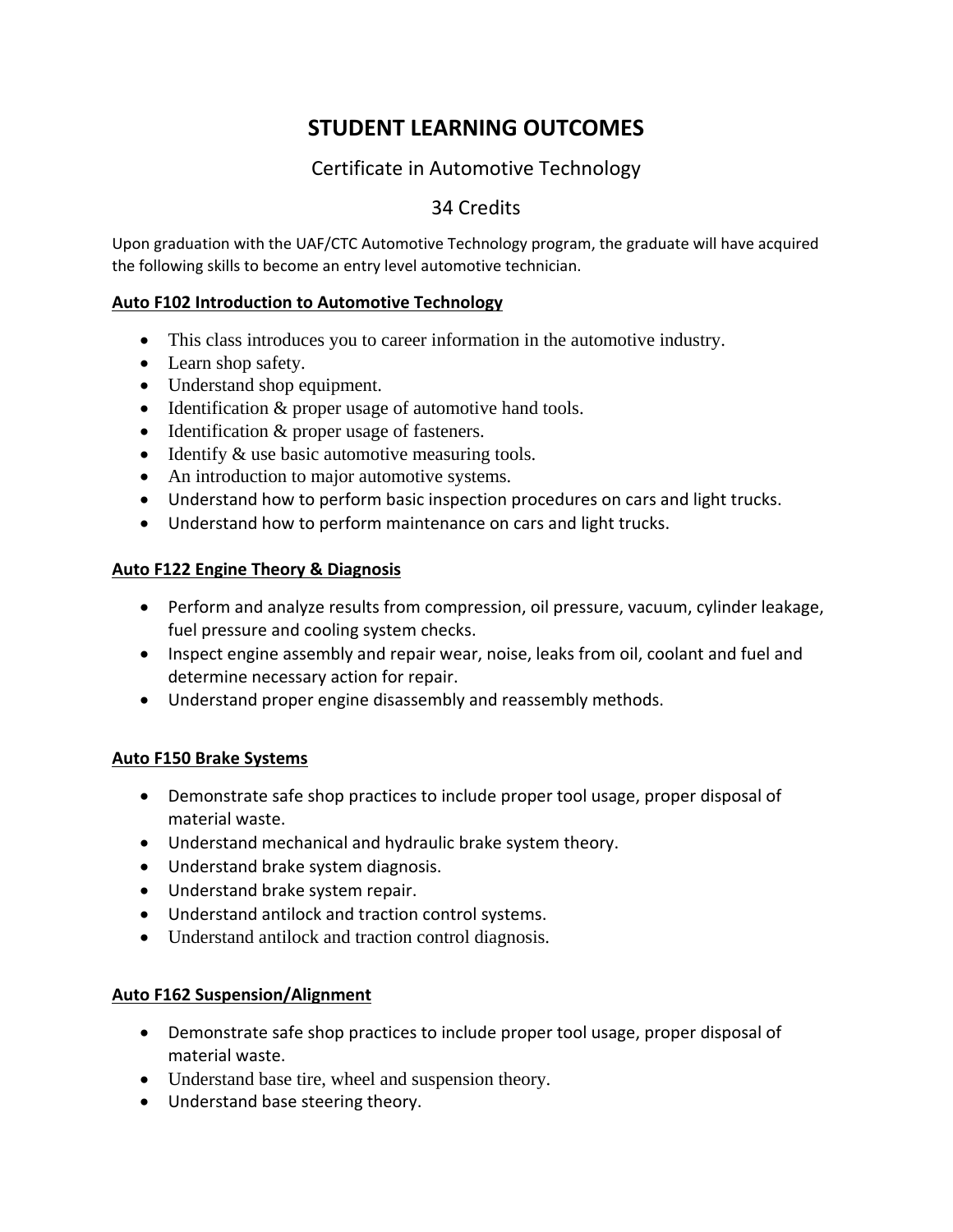- Understand how to service suspension and steering components.
- Understand principals of alignment.
- Understanding vibration/noise diagnosis principles.
- Practice safe work habits.

#### **Auto F110 Basic Electrical**

- Demonstrate and explain safe shop practices.
- Understand electrical terminology, schematic diagrams, laws of electricity and magnetism.
- Discuss the theory of operation and identify all components related to the charging system. Diagnose its faults and perform repairs.
- Discuss the theory of operation and identify all components related to the starting system. Diagnose its faults and perform repairs.
- Identify types of batteries, discuss theory of operation, safely test and service batteries.
- Discuss basic automotive lighting and wiring. Diagnose its faults and perform repairs.

## **Auto F131 Electrical II**

- Understand how to read and use electrical diagrams for performing tests on electrical components and electronic systems.
- Diagnose malfunctioning sensors and actuators using various tools and workshop manual instructions.
- Be able to test electrical components and electronic systems and determine root cause of failure.

## **Auto F227 Electrical III**

- Understand how to read and use electrical diagrams for performing tests on electrical components and electronic systems.
- Diagnose malfunctioning sensors and actuators using various tools and workshop manual instructions.
- Be able to test electrical components and electronic systems and determine root cause of failure.
- Diagnose and repair interior lighting systems.
- Diagnose and repair power door locks and windows.
- Diagnose and repair module controlled accessories.

#### **Auto F202 Fuel & Emissions**

- Demonstrate safe shop practices to include proper tool usage, proper disposal of material waste.
- Diagnose fuel related non starting and hard starting problems.